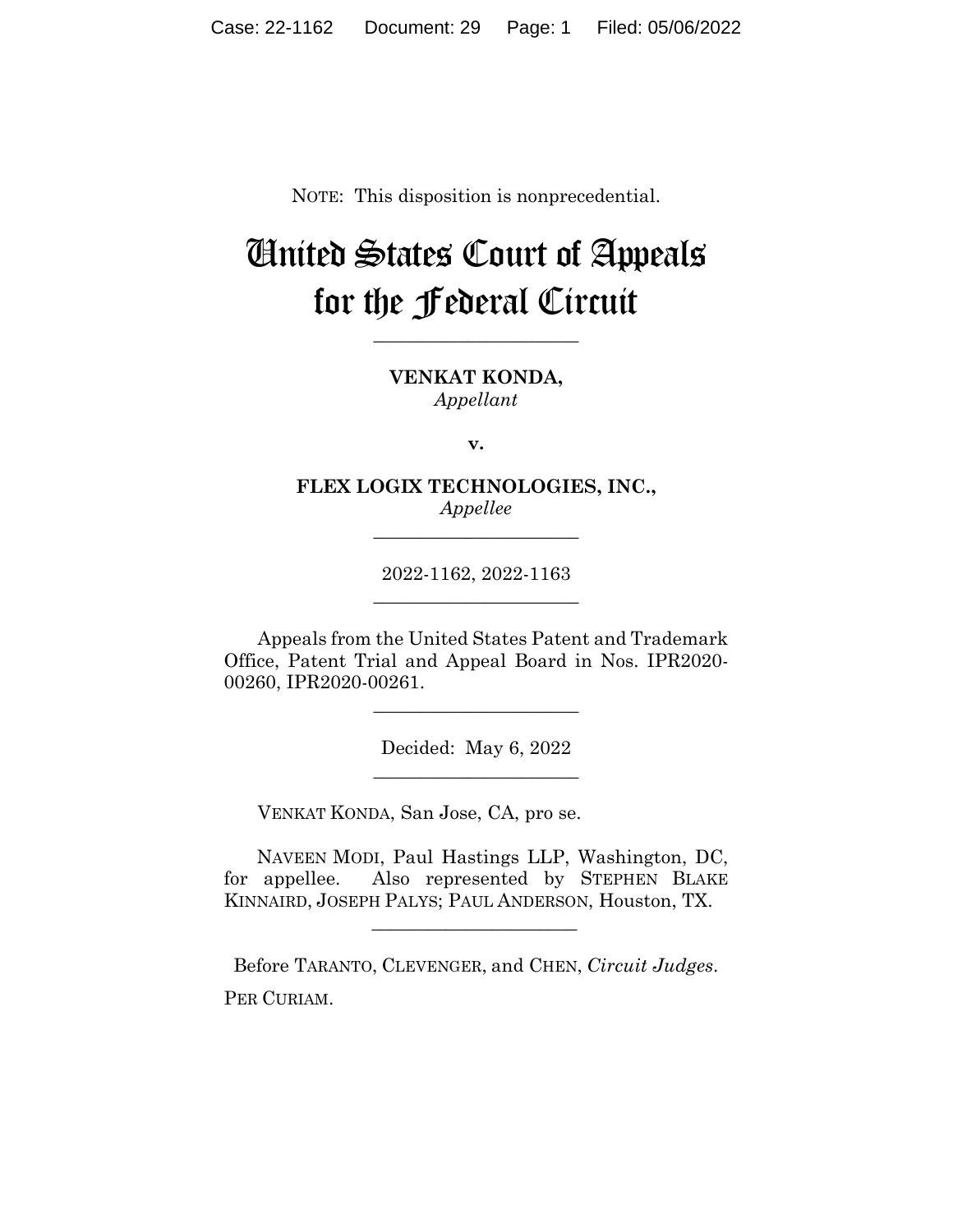Venkat Konda owns U.S. Patent No. 8,269,523, titled "VLSI Layouts of Fully Connected Generalized Networks." SAppx. 49. Flex Logix Technologies, Inc. challenged various claims of the '523 patent in two inter partes reviews in the Patent and Trademark Office (PTO).For all challenged claims, Flex Logix asserted unpatentability based on the teachings of a provisional application filed by Konda, which, Flex Logix argued, was public prior art because it was incorporated by reference into a public, prior-art application filed publicly by Konda pursuant to the Patent Cooperation Treaty (PCT). The PTO's Patent Trial and Appeal Board, in its consolidated final written decision in the reviews it instituted, ruled, in agreement with Flex Logix, that the provisional application and PCT application were public prior art that rendered all challenged claims unpatentable for either anticipation or obviousness. *Flex Logix Technologies, Inc. v. Konda*, Nos. IPR2020-00260, IPR2020-00261, 2021 WL 3265741 (P.T.A.B. July 29, 2021).

Mr. Konda appeals, presenting only the issue of whether the provisional application (containing essential relied-on teachings) was public. Specifically, he contends that the PTO keeps provisional applications confidential, that he did not waive the confidential status, and that the provisional application therefore was not publicly available and could not be prior art. We reject Mr. Konda's contention, and we therefore affirm the Board's decision.

I

The '523 patent, one of many patents Mr. Konda has sought and obtained, issued from U.S. Patent Application Serial No. 12/601,275, which was filed on November 22, 2009, as the national phase entry of PCT Application No. PCT/US2008/064605 ('605 PCT), itself filed eighteen months earlier, on May 22, 2008. The '275 application claims priority back to Provisional Application No. 60/940,394 ('394 provisional), filed on May 25, 2007.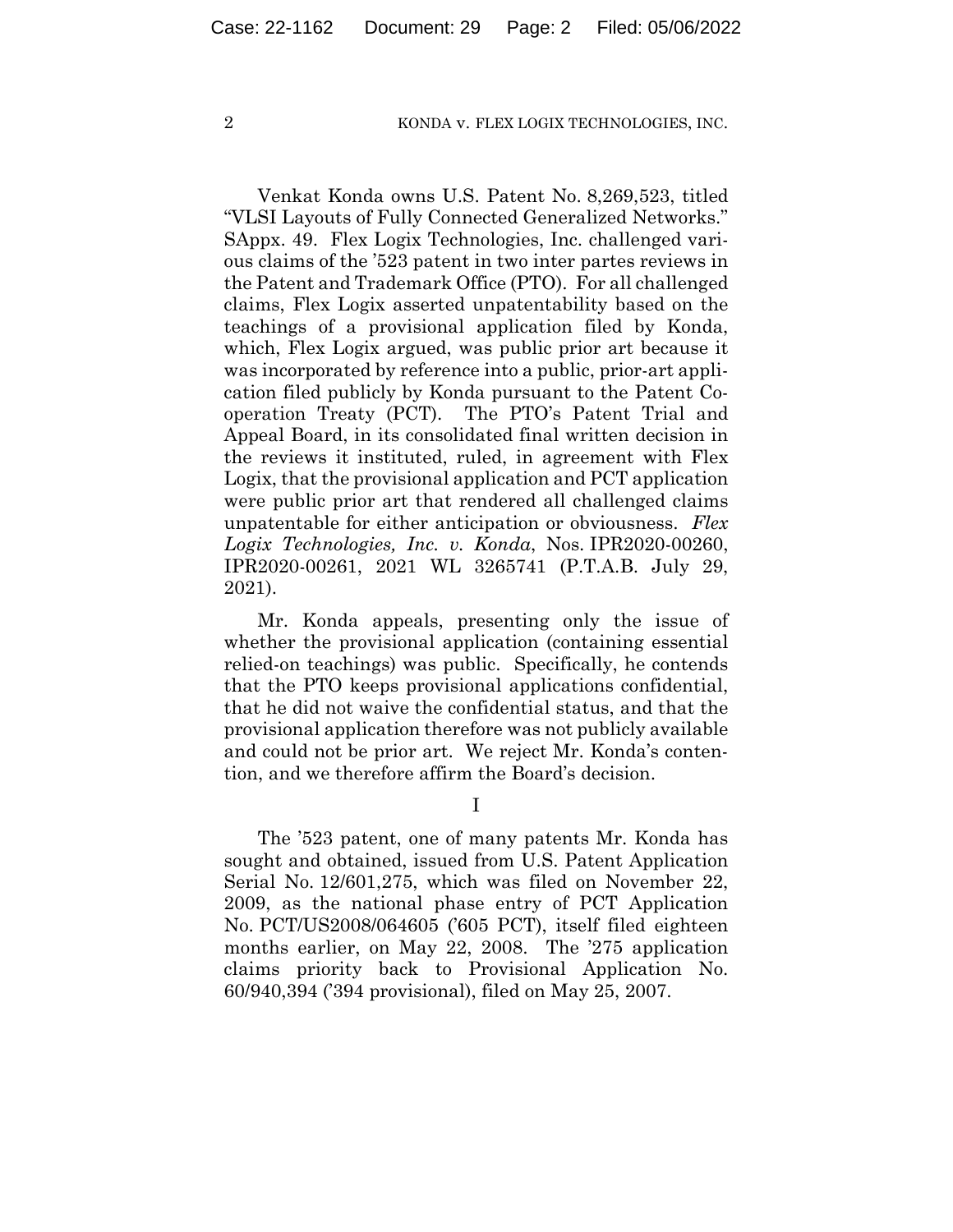In December 2019, Flex Logix filed two petitions for inter partes reviews—one addressing claims 1, 15–18, 20–22, 32, and 47 of the '523 patent, the other addressing claims 2–7 and 11. In its petitions, Flex Logix argued that the earliest effective filing date of the '523 patent was the filing date of the '275 application itself, November 22, 2009. Specifically, Flex Logix argued that the chain of priority could not reach back further under 35 U.S.C. § 120 to the '605 PCT (2008) and the '394 provisional (2007) because the claims of the '523 patent were not sufficiently supported by those two earlier filings under the standards of § 120. Because the Board eventually agreed with that argument and determined that the '523 patent's effective date is November 22, 2009, *Flex Logic*, 2021 WL 3265741, at \*8, and Mr. Konda does not challenge that determination on appeal, we hereafter treat the November 22, 2009 effective date as settled.

Based on that effective date, Flex Logix argued in its petitions that one of Mr. Konda's earlier patent applications, PCT Publication No. WO 2008/109756 A1 ('756 PCT), which was published September 12, 2008, is prior art and disclosed or suggested the limitations of every challenged claim. The '756 PCT expressly incorporates the entirety of the '394 provisional by reference. '756 PCT, p. 2, lines 14– 17.Flex Logix's unpatentability arguments depended in part on the '394 provisional incorporated into the '756 PCT.

In response, Mr. Konda argued, among other things, that the '394 provisional could not be prior art because unpublished provisional applications are kept in confidence by the Office in the absence of the applicant's consent and he had never consented to making it available to the public. Mr. Konda relied on a portion of 37 C.F.R. § 1.14(a)(1)(vi) stating that: "The Office will not provide access to the paper file of a pending application, except as provided in paragraph (c) . . . of this section." Paragraph (c) provides that a person may access a pending application if the inventor,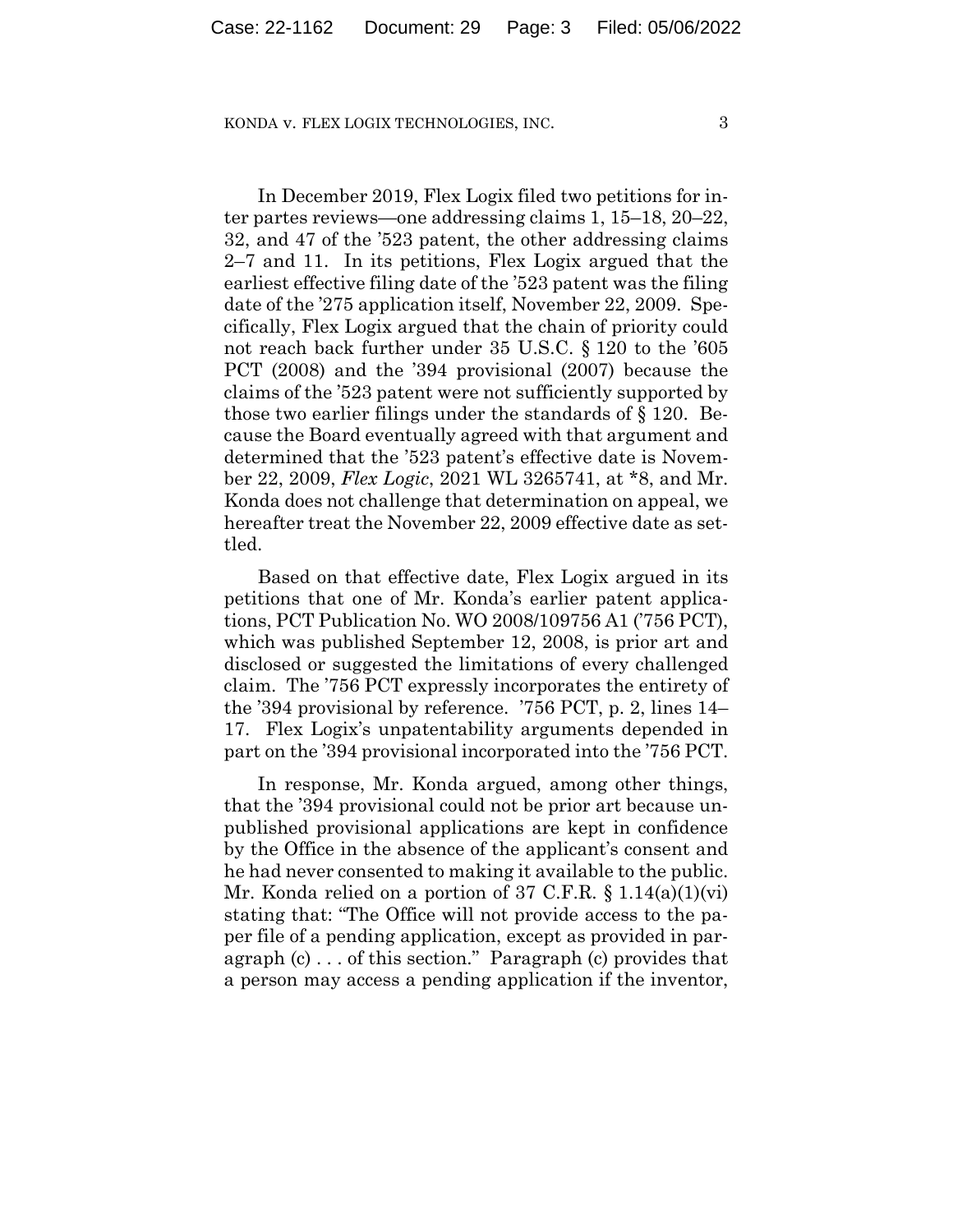or other authorized person, provides written authorization. 37 C.F.R. § 1.14(c).

In July 2021, the Board issued a final written decision and held all challenged claims unpatentable. *Flex Logix*, 2021 WL 3265741, at \*1. The Board, after determining that the effective filing date of the '523 patent is November 22, 2009, held that the '756 PCT, published more than a year earlier (September 12, 2008), was prior art under 35 U.S.C. § 102(b) (pre-America Invents Act version). *Id.* at \*8. As the '756 PCT incorporates by reference the entirety of the '394 provisional, the Board determined that "the '394 Provisional became publicly available as of the date the '756 PCT published." *Id.* at \*9. "Therefore, the '394 Provisional is prior art by virtue of the fact that it became publicly available due to its incorporation into the '756 PCT, and in addition is prior art because it is part of the '756 PCT itself." *Id.*

The Board rejected Mr. Konda's argument based on 37 C.F.R.  $\S 1.14(a)(1)(vi)$  and (c) that the '394 provisional was not available to the public. Section  $1.14(a)(1)(vi)$  provides:

A copy of the application as originally filed of an unpublished pending application may be provided to any person, upon written request and payment of the appropriate fee  $(\S 1.19(b))$ , if the application is incorporated by reference or otherwise identified in . . . an international publication of an international application under PCT Article  $21(2) \ldots$ . The Office will not provide access to the paper file of a pending application, except as provided in paragraph (c) or (i) of this section.

The Board explained that the last sentence of § 1.14(a)(1)(vi)—on which Mr. Konda relied—is directed solely to the file history, *i.e.*, paper file, of the unpublished application and does not preclude access to the application itself, which, under the preceding sentence, is public if incorporated in a PCT application. *Flex Logix*, 2021 WL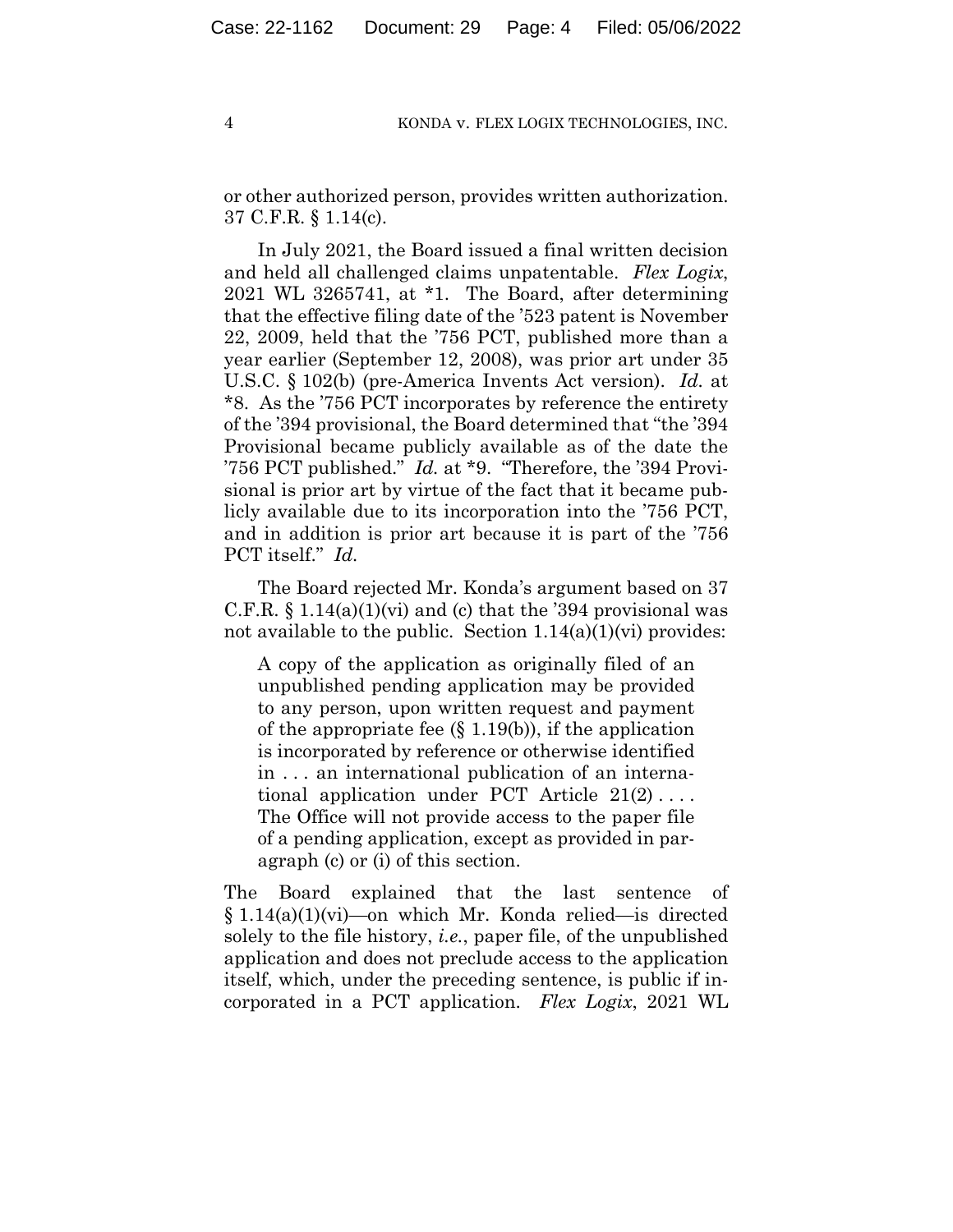3265741, at \*9. The Board then determined that the '756 PCT, including the incorporated '394 provisional, disclosed or suggested all limitations of the challenged claims. *Id.* at \*9–13.

The Board subsequently denied Mr. Konda's requests for rehearing.It reiterated that under 37 C.F.R.  $\S 1.14(a)(1)(vi)$ , a person who makes a written request and pays the appropriate fee "may be provided" "[a] copy of the application as originally filed" of a provisional application like the '394 provisional. SAppx. 39 (quoting 37 C.F.R.  $\S 1.14(a)(1)(vi)$ . The Board also noted that the Manual of Patent Examining Procedure (MPEP) reflected this principle. *Id.* (quoting MPEP § 103(III) (8th ed., Rev. 7, July 2008)). The Board concluded that a copy of the '394 provisional "as originally filed" became available as of the publication of the '756 PCT, regardless of Mr. Konda's personal consent. SAppx. 39–40.

Mr. Konda timely appeals. We have jurisdiction under 28 U.S.C. § 1295(a)(4)(A).

## II

We review the Board's legal conclusions de novo and its factual determinations for substantial-evidence support. *In re Lister*, 583 F.3d 1307, 1311 (Fed. Cir. 2009). "Whether an asserted anticipatory document qualifies as a 'printed publication' under [35 U.S.C.] § 102 is a legal conclusion based on underlying factual determinations." *Id.*  (quoting *Cooper Cameron Corp. v. Kvaerner Oilfield Prods., Inc.*, 291 F.3d 1317, 1321 (Fed. Cir. 2002)). A "printed publication" under the applicable version of § 102(b) must have been publicly available at the pertinent time, and that requirement is met if the document was "disseminated or otherwise made available to the extent that persons interested and ordinarily skilled in the subject matter or art exercising reasonable diligence, [could have] locate[d] it." *Kyocera Wireless Corp. v. Int'l. Trade Comm'n*, 545 F.3d 1340, 1350 (Fed. Cir. 2008) (quoting *SRI Int'l, Inc. v.*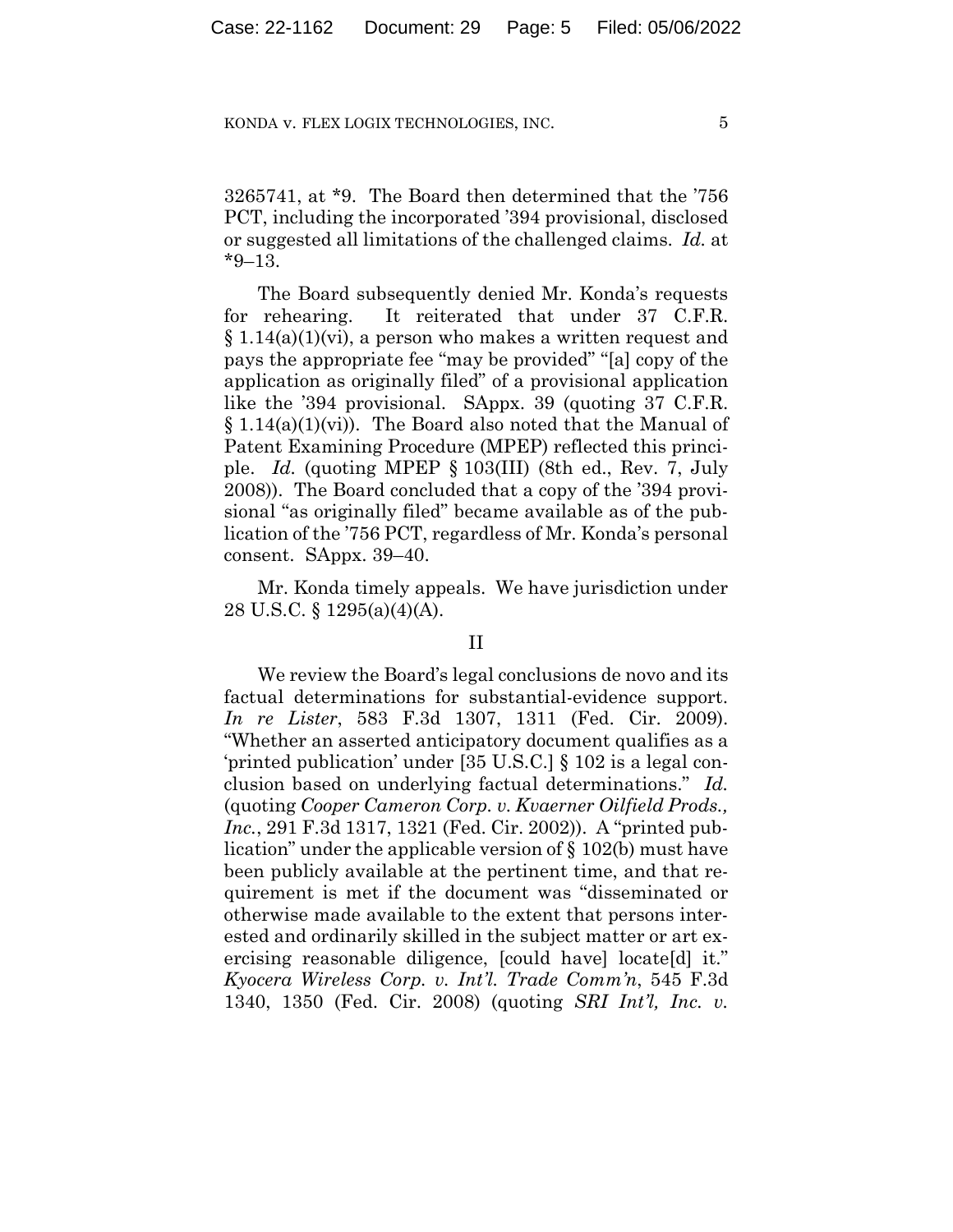*Internet Security Systems, Inc.*, 511 F.3d 1186, 1194 (Fed. Cir. 2008)).

On appeal, Mr. Konda challenges only the Board's determination that the '394 provisional was publicly available, citing 35 U.S.C. § 122, 37 C.F.R. §1.14(a)(1)(vi) and (c), and MPEP § 103(VII). Appellant Inf. Br. 2–3. With regard to the statute, he has not meaningfully argued in this court, and did not meaningfully argue to the Board, that the regulation is unauthorized by or contrary to 35 U.S.C. § 122. And we agree with the Board that the regulation is determinative and that it made the '394 provisional accessible to the public.

Section 1.14(a) of 37 C.F.R., quoted above, provides that a person may, upon written request and payment of a fee, have access to a copy of an unpublished pending application "as originally filed" if that unpublished pending application was incorporated by reference into an international patent application published in accordance with PCT Article 21(2). It is undisputed that the '756 PCT was such an international patent application and that it incorporated the '394 provisional by reference. That language clearly supports the Board's conclusion here that the '394 provisional was publicly accessible. And a contrary result is not supported by the next sentence of the regulation (on which Mr. Konda relies). That sentence provides that an inventor's written authorization is required for provision of access to the "paper file," but the regulation clearly distinguishes the "paper file" (*i.e.*, the whole file history) from the "application as originally filed." Under the language of  $\S 1.14(a)(1)(vi)$ , therefore, the '394 provisional *as originally filed* was accessible without Mr. Konda's written authorization in the incorporation-by-reference circumstance delineated, while the complete file history was not.

For similar reasons, Mr. Konda's reliance on the MPEP is unavailing. Mr. Konda relies on language in MPEP § 103(VII) which, at the time the '756 PCT was published,